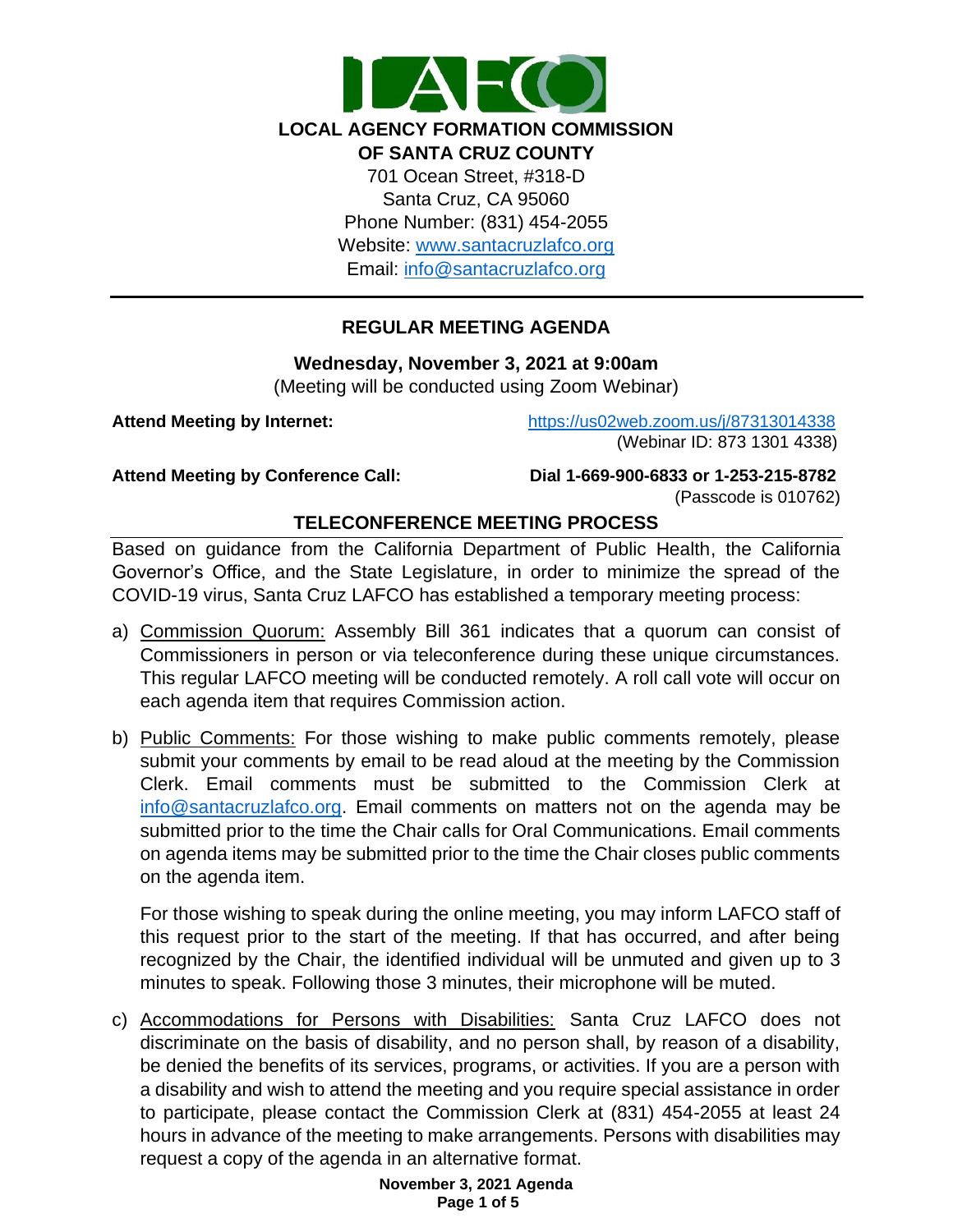# **1. ROLL CALL**

## **2. EXECUTIVE OFFICER'S MESSAGE**

The Executive Officer may make brief announcements in the form of a written report or verbal update, and may not require Commission action.

### **a. Virtual Meeting Protocol**

The Commission will receive an update on the ongoing remote meeting process.

Recommended Action: No action required; Informational item only.

### **3. [ADOPTION OF MINUTES](https://www.santacruzlafco.org/wp-content/uploads/2021/10/3.0-Draft-Minutes-Oct-13-Meeting.pdf)**

The Commission will consider approving the minutes from the October 13, 2021 Regular LAFCO Meeting.

Recommended Action: Approve the minutes as presented with any desired changes.

## **4. ORAL COMMUNICATIONS**

This is an opportunity for members of the public to address the Commission on items not on the agenda, provided that the subject matter is within the jurisdiction of the Commission and that no action may be taken on an off-agenda item(s) unless authorized by law.

## **5. SPECIAL PRESENTATIONS**

This is an opportunity for the Commission and members of the public to receive special presentations from city or district representatives regarding LAFCO-related matters. These presentations may or may not require Commission action.

## **a. San Lorenzo Valley Water District Service and Sphere Review Update**

The Commission will receive a verbal update from SLVWD General Manager Rick Rogers on the District's recovery effort following the CZU Fire.

Recommended Action: No action required; Informational item only.

## **6. PUBLIC HEARINGS**

Public hearing items require expanded public notification per provisions in State law, directives of the Commission, or are those voluntarily placed by the Executive Officer to facilitate broader discussion.

## **a. ["Deer Path Road Annexation" to CSA 10 \(LAFCO Project No. DA 21-14\)](https://www.santacruzlafco.org/wp-content/uploads/2021/10/6a.0-Deer-Path-Road-Annexation-Staff-Report_Hyperlink.pdf)**

The Commission will consider the annexation of six parcels, totaling 4-acres, into County Service Area 10 for sewer service.

Recommended Action: Adopt the draft resolution (No. 2021-18) approving the 4 acre annexation to CSA 10.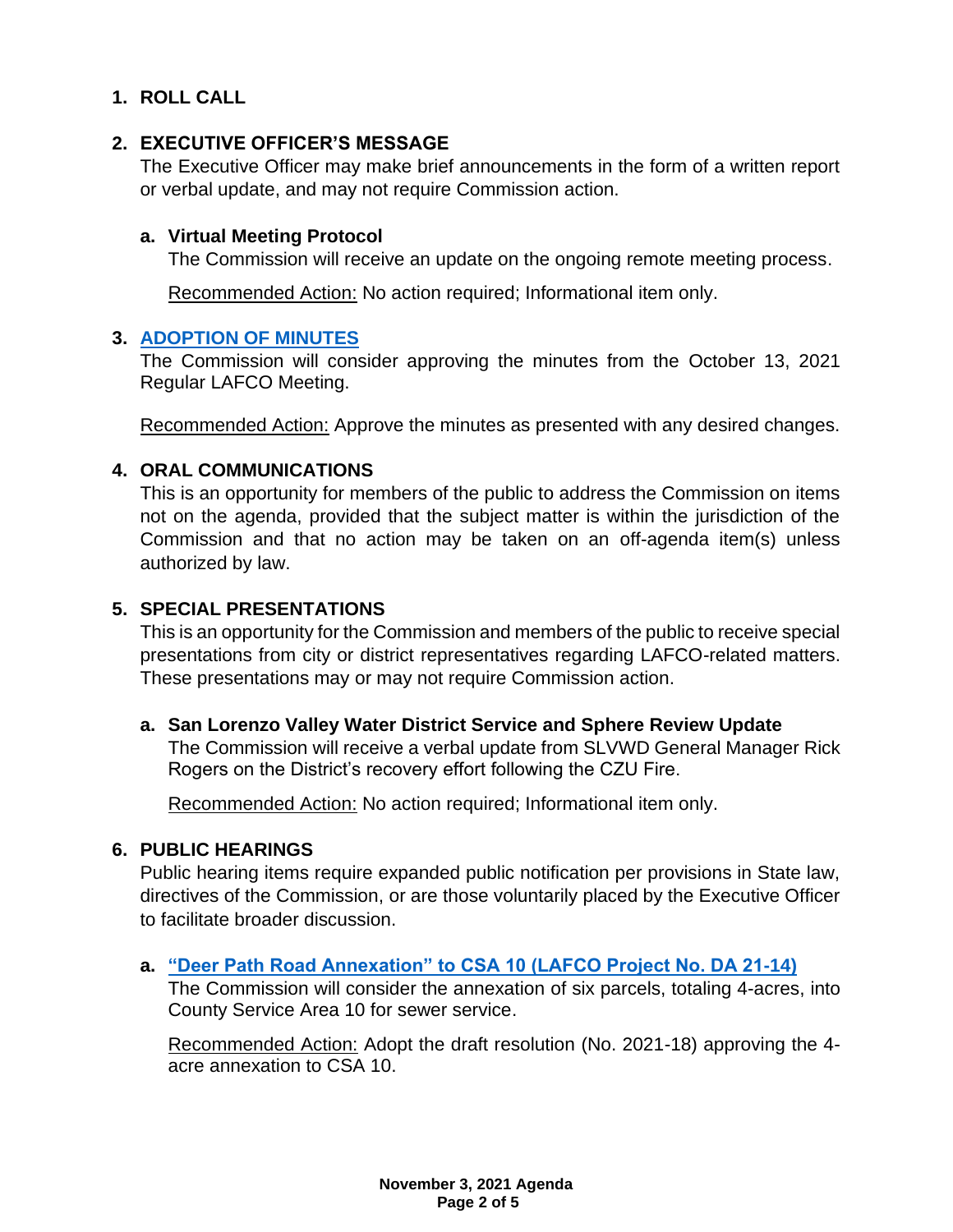# **7. OTHER BUSINESS**

Other business items involve administrative, budgetary, legislative, or personnel matters and may or may not be subject to public hearings.

## **a. [Continuation of Remote Meetings](https://www.santacruzlafco.org/wp-content/uploads/2021/10/7a.0-Continuation-of-Remote-Meetings-Staff-Report_Hyperlink.pdf)**

The Commission will consider conducting future meetings in accordance with Assembly Bill 361 and amended Government Code Section 54953.

Recommended Action: Adopt the draft resolution (No. 2021-19) approving the virtual setting for LAFCO meetings pursuant to AB 361 and GCS 54953.

### **b. [Legal Counsel Contracts](https://www.santacruzlafco.org/wp-content/uploads/2021/10/7b.0-Legal-Counsel-Contracts-Staff-Report_Hyperlink.pdf)**

The Commission will consider the contractual agreements between LAFCO and two firms for legal counsel services.

Recommended Action: Approve the two draft contractual agreements to hire Best, Best & Krieger as LAFCO's general counsel and Colantuono, Highsmith & Whatley as LAFCO's special counsel.

### **c. [Multi-Year Work Program Update](https://www.santacruzlafco.org/wp-content/uploads/2021/10/7c.0-Work-Program-Staff-Report_Hyperlink.pdf)**

The Commission will review the scheduled service and sphere reviews for 2022 as outlined in the adopted multi-year work program.

Recommended Action: Approve the scheduled service and sphere reviews for the 2022 calendar year.

## **d. [LAFCO Meeting Schedule](https://www.santacruzlafco.org/wp-content/uploads/2021/10/7d.0-Meeting-Schedule-Staff-Report_Hyperlink.pdf)**

The Commission will consider the adoption of next year's meeting schedule.

Recommended Action: Adopt the meeting schedule for the 2022 calendar year.

## **e. [Comprehensive Quarterly Report –](https://www.santacruzlafco.org/wp-content/uploads/2021/10/7e.0-Comp-Quarterly-Update-Staff-Report_Hyperlink.pdf) First Quarter (FY 2021-22)**

The Commission will receive an update on the following areas: active proposals, multi-year work program, adopted budget, recent and upcoming meetings, and other activities completed during the months of July to September.

Recommended Action: No action required; Informational item only.

## **8. WRITTEN CORRESPONDENCE**

LAFCO staff receives written correspondence and other materials on occasion that may or may not be related to a specific agenda item. Any correspondence presented to the Commission will also be made available to the general public. Any written correspondence distributed to the Commission less than 72 hours prior to the meeting will be made available for inspection at the hearing and posted on LAFCO's website.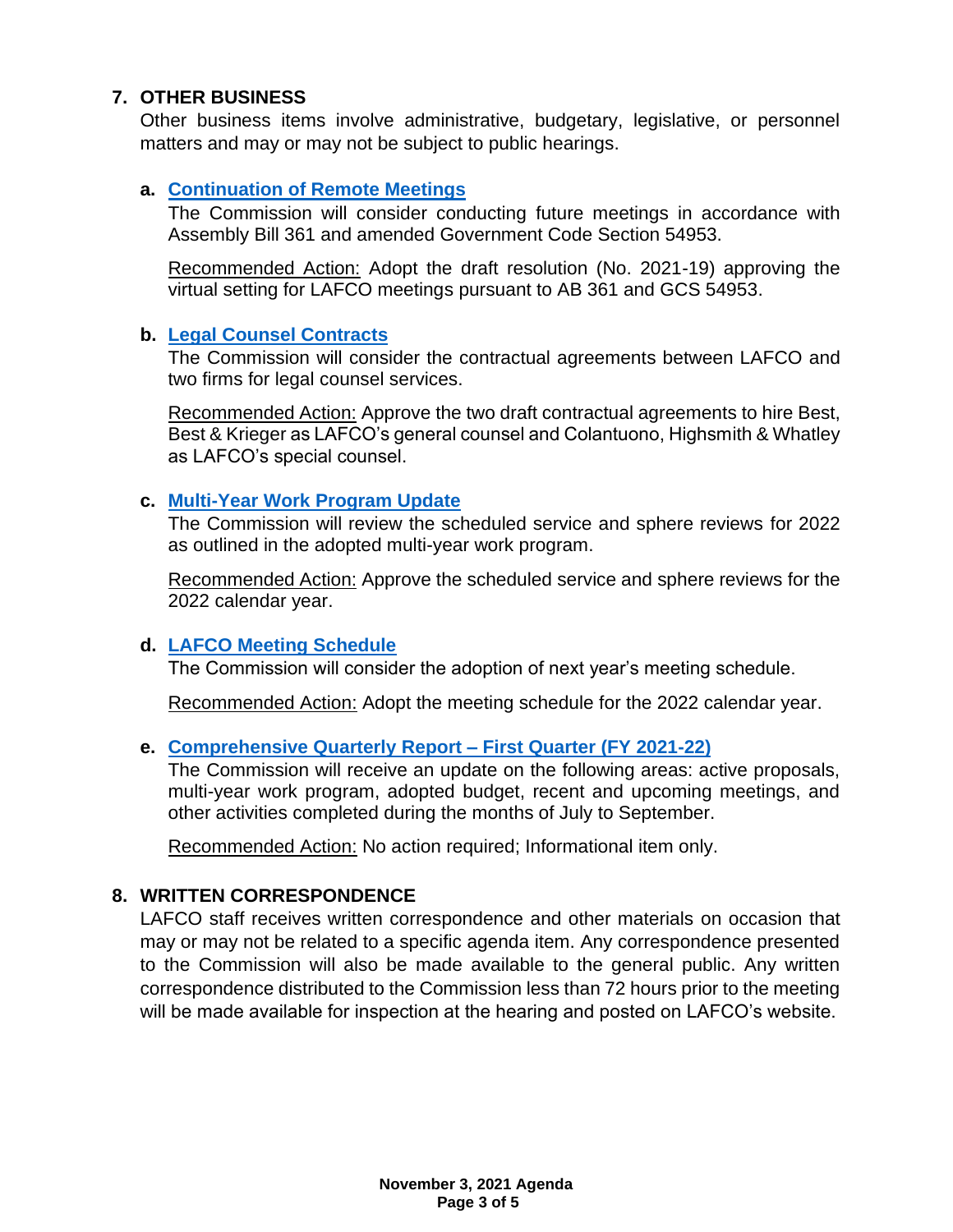### **9. PRESS ARTICLES**

LAFCO staff monitors newspapers, publications, and other media outlets for any news affecting local cities, districts, and communities in Santa Cruz County. Articles are presented to the Commission on a periodic basis.

### **a. [Press Articles during the Months of September](https://www.santacruzlafco.org/wp-content/uploads/2021/10/9a.0-Press-Articles-Staff-Report_Hyperlink.pdf) and October**

The Commission will receive an update on recent LAFCO-related news occurring around the county and throughout California.

Recommended Action: No action required; Informational item only.

### **10.COMMISSIONERS' BUSINESS**

This is an opportunity for Commissioners to comment briefly on issues not listed on the agenda, provided that the subject matter is within the jurisdiction of the Commission. No discussion or action may occur or be taken, except to place the item on a future agenda if approved by Commission majority. The public may address the Commission on these informational matters.

## **11.LEGAL COUNSEL'S REPORT**

LAFCO's Legal Counsel may make brief announcements in the form of a written report or verbal update, and may not require Commission action.

## **12.ADJOURNMENT**

LAFCO's next regular meeting is scheduled for Wednesday, January 5, 2022 at 9:00 a.m.

#### **ADDITIONAL NOTICES:**

#### Campaign Contributions

State law (Government Code Section 84308) requires that a LAFCO Commissioner disqualify themselves from voting on an application involving an "entitlement for use" (such as an annexation or sphere amendment) if, within the last twelve months, the Commissioner has received \$250 or more in campaign contributions from an applicant, any financially interested person who actively supports or opposes an application, or an agency (such as an attorney, engineer, or planning consultant) representing an applicant or interested participant. The law also requires any applicant or other participant in a LAFCO proceeding to disclose the amount and name of the recipient Commissioner on the official record of the proceeding.

The Commission prefers that the disclosure be made on a standard form that is filed with the Commission Clerk at least 24 hours before the LAFCO hearing begins. If this is not possible, a written or oral disclosure can be made at the beginning of the hearing. The law also prohibits an applicant or other participant from making a contribution of \$250 or more to a LAFCO Commissioner while a proceeding is pending or for 3 months afterward. Disclosure forms and further information can be obtained from the LAFCO office at Room 318-D, 701 Ocean Street, Santa Cruz CA 95060 (phone 831-454-2055).

#### Contributions and Expenditures Supporting and Opposing Proposals

Pursuant to Government Code Sections §56100.1, §56300(b), §56700.1, §59009, and §81000 et seq., and Santa Cruz LAFCO's Policies and Procedures for the Disclosures of Contributions and Expenditures in Support of and Opposition to proposals, any person or combination of persons who directly or indirectly contributes a total of \$1,000 or more or expends a total of \$1,000 or more in support of or opposition to a LAFCO Proposal must comply with the disclosure requirements of the Political Reform Act (Section 84250). These requirements contain provisions for making disclosures of contributions and expenditures at specified intervals. Additional information may be obtained at the Santa Cruz County Elections Department, 701 Ocean Street, Room 210, Santa Cruz CA 95060 (phone 831-454-2060).

More information on the scope of the required disclosures is available at the web site of the Fair Political Practices Commission: [www.fppc.ca.gov.](http://www.fppc.ca.gov/) Questions regarding FPPC material, including FPPC forms, should be directed to the FPPC's advice line at 1-866- ASK-FPPC (1-866-275-3772).

> **November 3, 2021 Agenda Page 4 of 5**